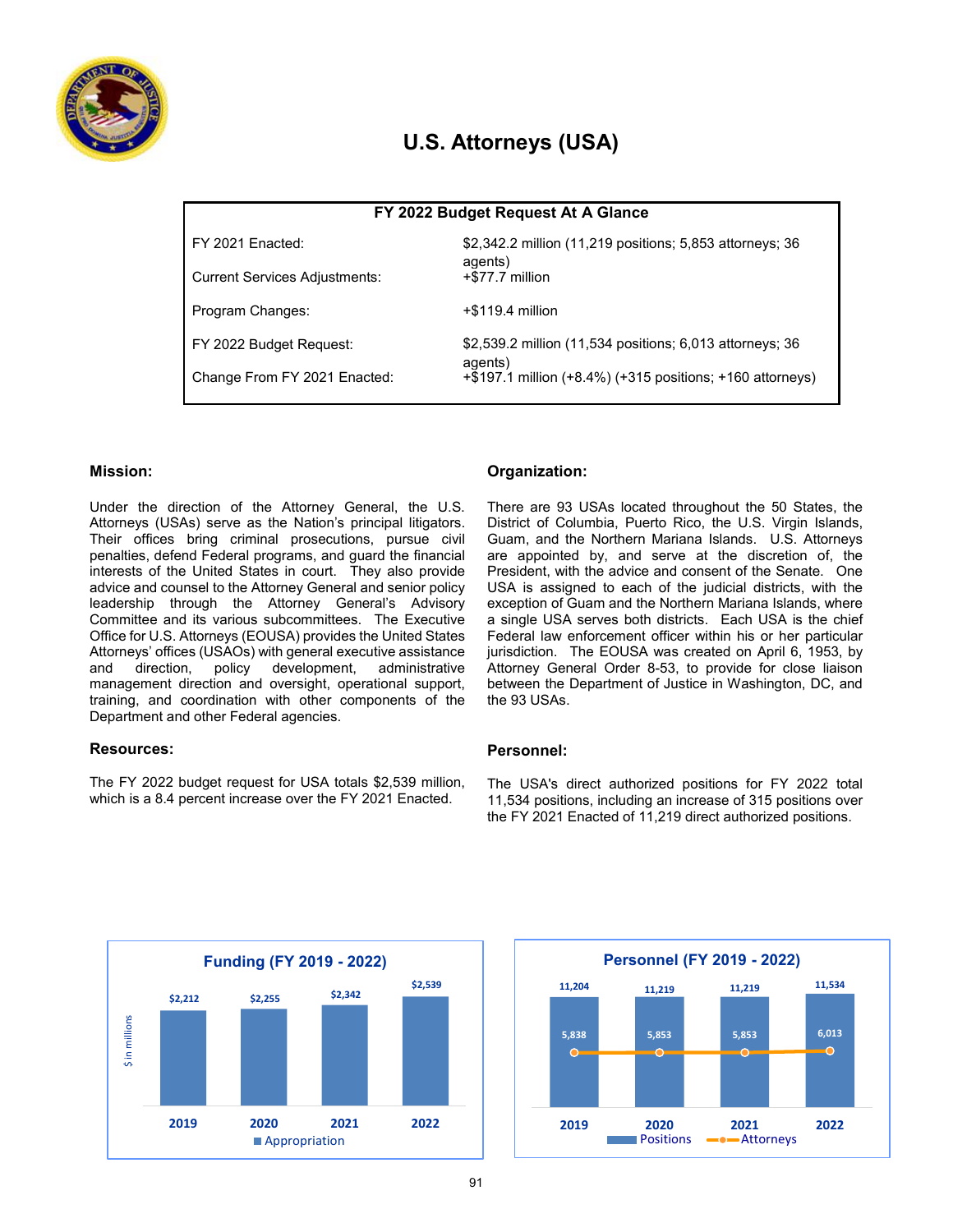## **FY 2022 Strategy:**

In FY 2022, the USAs will promote the safety of the American people by prosecuting a diverse workload of Federal criminal cases and will initiate and defend civil actions to assert and protect the interests of the United States.

The expansive workload includes cases involving international and domestic terrorism; targeted violence; illegal immigration; southwest border enforcement; violent crime; drug enforcement; opioid enforcement; firearms; gang prosecutions; transnational organized crime; Indian Country prosecutions; cybercrime prosecutions; human trafficking; and complex and multijurisdictional white collar crimes, including health care fraud, identity theft, public corruption, corporate fraud, and investment fraud. The USAs will also continue to collect both criminal and civil debt. In FY 2020, collections totaled \$9.7 billion.

For many years, the USAs have made violent crime prosecutions the largest category of criminal cases handled in their offices, and they will continue with those efforts. Domestic Terrorism poses one of the most significant threats to our Nation. The United States Attorney's Offices, the Federal Bureau of Investigation, and numerous components across the Justice Department play a critical role in identifying, disrupting, and holding accountable domestic extremists who engage in criminal conduct.

The USAOs' efforts continue to achieve tremendous results in combating fraud and protecting public rights and interests. The USAs expect the workload to rise dramatically in the coming years because of fraud associated with the COVID-19 pandemic and the unprecedented government spending for pandemic relief. It will take several years to discover and investigate sophisticated schemes involving large-dollar relief programs, complex healthcare fraud schemes that take advantage of pandemic regulatory waivers, and fraud in healthcare provider payments.

The USAs will continue to support Project Safe Neighborhoods (PSN) by taking a comprehensive, strategic approach to public safety to deter and punish gun and gang-related crime, thereby reducing violent crime in America. The USAs will also continue to dedicate a PSN coordinator in each district.

The USAs remain committed to efforts to protect the American people from the impact of drugs and drug-related crime nationwide. Drug prosecutions will continue to be a priority, with a particular emphasis on the operations of large drug organizations. The USAs will continue to conduct criminal and civil prosecutions resulting from the illegal prescription and dispensing of opioids, and to resolve complex cases involving Medicare and Medicaid fraud.

Federal prosecution of crimes committed on our Nation's northern and southwestern borders is a critical part of our national security. Border-related cases span a wide range of priorities, including felony and misdemeanor immigration cases, human trafficking, alien smuggling, firearms and ammunition trafficking, document fraud, drug offenses, and significant threats from designated criminal and terrorist organizations.

### **FY 2022 Program Changes:**

**COVID-related Fraud:** \$26.4 million and 100 positions (100 attorneys)

Funding will be used to hire term Assistant United States Attorneys to investigate, disrupt, and potentially prosecute fraud related offenses associated with the COVID-19 pandemic. The massive increase in fraud offenses have resulted in an unprecedented crisis around the country. The funding and positions will non-recur in the future. Anticipating the need to protect the integrity of taxpayer funds and to otherwise protect Americans from fraud, USAOs immediately stood up multiple efforts dedicated to identifying, investigating, and prosecuting such fraud. Funding will also be provided to the USAOs for contractual support, data analysis, and for consultant support to assist with criminal fraud cases. There are no FY 2022 Current Services for this initiative.

**Domestic Terrorism:** \$40.0 million and 100 positions (60 attorneys)

Funding will be used to combat domestic terrorism and to support an effort to modernize the USAOs' technological and case management systems. Funding is needed to provide the USAOs with additional prosecutors and support personnel to address the increase in terrorism-related federal prosecutions, litigation, and other court proceedings arising from cases associated with mass shootings, terrorism, threats, and potential violence or related violence, such as those cases stemming from the riots at the U.S. Capitol on January 6, 2021. There are no FY 2022 Current Services for this initiative.

#### **McGirt Resources:** \$33.0 million and 0 positions

Funding will be used to support necessary case related expenses for the affected USAOs to address the increase in caseload work resulting from the *McGirt v. Oklahoma* decision. The requested investment is critical to leading the effort to ensure and promote public safety in the Oklahoma tribal areas. It will restore the prosecutorial capacity of all USAOs to pre-*McGirt* levels, while also being properly responsive to the Department's new mission requirements in Oklahoma. FY 2022 Current Services for this initiative is approximately \$18.6 million.

#### **eLitigation Initiative:** \$20.0 million and 115 positions

Funding will be used to support the USAs' eLitigation practice through an integrated approach to litigating in the 21st Century. This encompasses the employee skills, training, and associated best practices, as well as the technology-based tools necessary to handle the identification, collection, processing, review, analysis, and presentation of evidence. This stride forward will require the USA community to focus on three key areas: people, processes, and technology. FY 2022 Current Services for this initiative is \$36.1 million and 160 positions (six attorneys).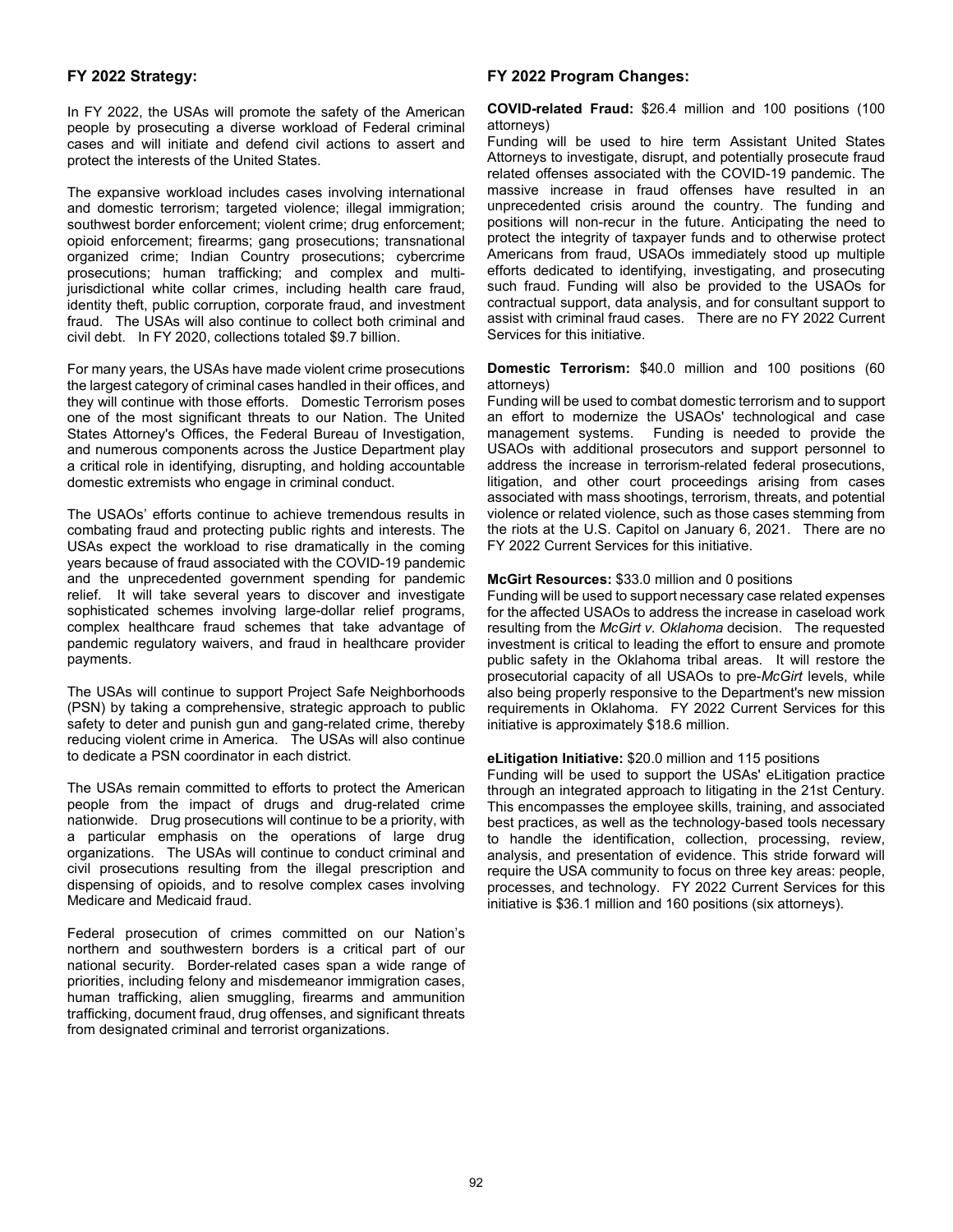#### **U.S. Attorneys**

(Dollars in Thousands)

|                                        |        | <b>U.S. Attorneys</b> |               |  |
|----------------------------------------|--------|-----------------------|---------------|--|
|                                        | Pos    | <b>FTE</b>            | <b>Amount</b> |  |
| 2020 Appropriation                     | 11,219 | 10,011                | 2,254,541     |  |
| Supplemental Appropriation - CARES Act | ŋ      | ŋ                     | 3,000         |  |
| 2020 Enacted with Supplemental         | 11,219 | 10,011                | 2,257,541     |  |
| 2021 Enacted                           | 11,219 | 10,222                | 2,342,177     |  |
| 2022 Request                           | 11,534 | 10,381                | 2,539,248     |  |
| Change 2022 from 2021 Enacted          | 315    | 159                   | 197,071       |  |
| <b>Technical Adjustments</b>           |        |                       |               |  |
| <b>Total Technical Adjustments</b>     | 0      | 0                     | 0             |  |
| <b>Base Adjustments</b>                |        |                       |               |  |
| Pay & Benefits                         | 0      | 0                     | 66,537        |  |
| Domestic Rent & Facilities             | 0      | 0                     | 11,154        |  |
| <b>Total Base Adjustments</b>          | ŋ      | O                     | 77,691        |  |
| 2022 Current Services                  | 11,219 | 10,222                | 2,419,868     |  |
| <b>Program Changes</b>                 |        |                       |               |  |
| Increases:                             |        |                       |               |  |
| <b>COVID-related Fraud</b>             | 100    | 50                    | 26,380        |  |
| Domestic Terrorism                     | 100    | 80                    | 40,000        |  |
| <b>McGirt Resources</b>                | 0      | 0                     | 33,000        |  |
| eLitigation Initiative                 | 115    | 29                    | 20,000        |  |
| Subtotal, Program Increases            | 315    | 159                   | 119,380       |  |
| Decreases:                             |        |                       |               |  |
| <b>Subtotal, Program Decreases</b>     | 0      | 0                     | 0             |  |
| <b>Total Program Changes</b>           | 315    | 159                   | 119,380       |  |
| 2022 Request                           | 11,534 | 10,381                | 2,539,248     |  |